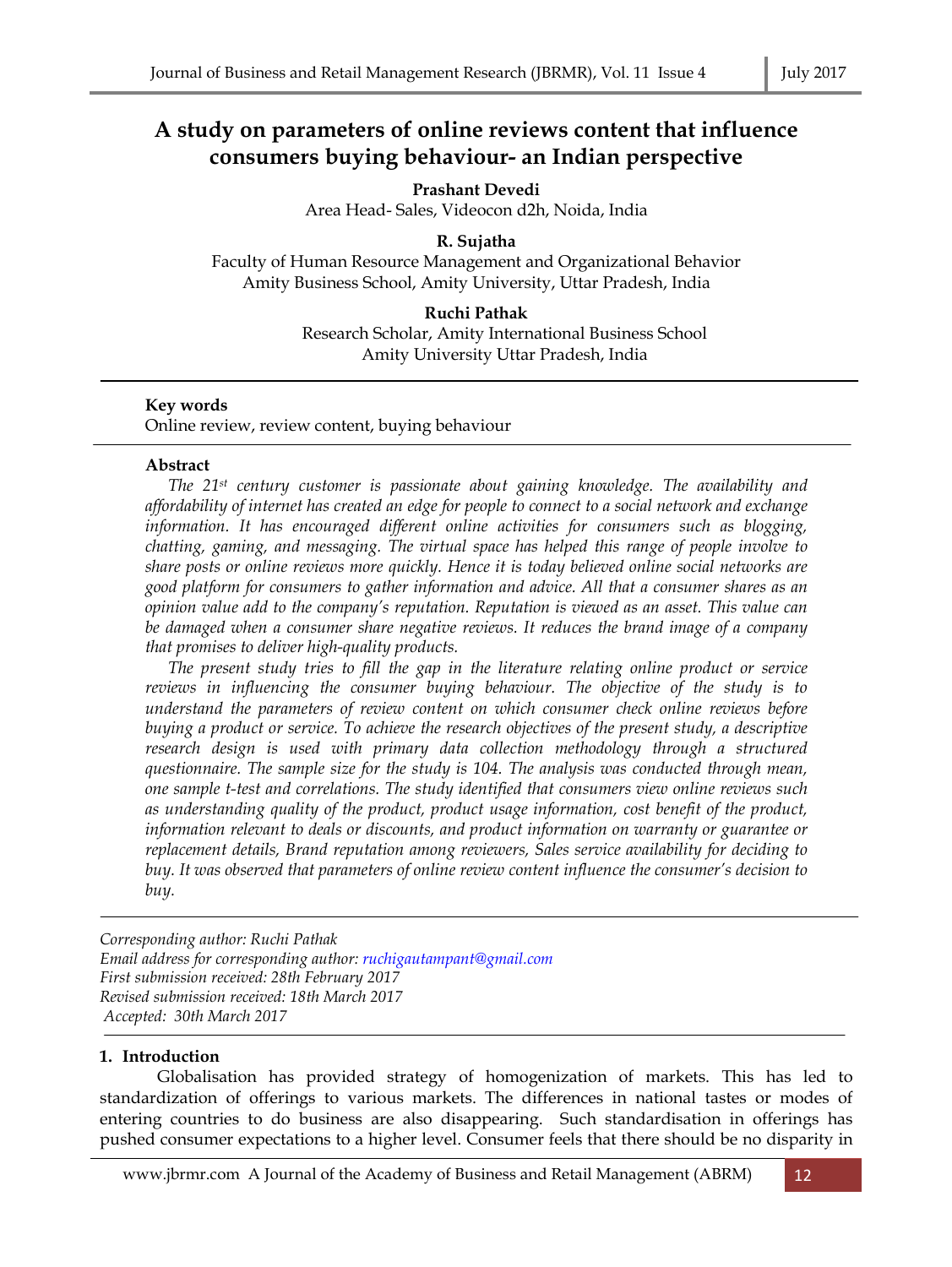price or quality of the product or service offered by organizations. This background context has created an opportunity for consumers with a wide spectrum of Brands to choose. Like change is constant, buying a product or service for an unsatisfied need by a consumer is also constant. Persistently consumers want to ensure that their buying decisions are right based on value and quality. Hence the consumer behaviour is a set cumulative activity of how individuals or groups of customer select, purchase, use and dispose ideas, goods or services to satisfy their needs and wants. This actions of a consumer is influenced by the attribution theory. The actions of the consumer in the market place and the motives are driven and dominated by personal and environmental factors.

 The 21st century customer is passionate about gaining knowledge. The availability and affordability of internet has created an edge for people to connect to a social network and exchange information. It has encouraged different online activities for consumers such as blogging, chatting, gaming, and messaging. For example, Facebook.com is one of the most popular social networking sites. Most of the Individuals account holders and members of Facebook can build in extraordinary personal profiles about themselves and continuously share information with members in the group. Increased Social interaction among friends and public per se, has emerged and created new set of behaviours which influence consumer's daily purchase decisions. Few factors that can have an influence on online consumers are family members, friends, co-workers, and group or individual. Individual loves to compare their decisions with others and seek best benefit in the choice of a product or service.

 The virtual space has helped these ranges of people involve to share posts or online reviews more quickly. Hence it is today believed online social networks are good platform for consumers to gather information and advices. All that a consumer share as an opinion is a value add to the company's reputation. Reputation is viewed as an asset. This value can be damaged when a consumer share negative reviews. It finishes the brand image of a company that promises to deliver high-quality products. Few researchers call these opinions share in online reviews as e-sentiment information. This e-sentiment information is an indicator of business outcomes such as:

- Increasing of sales volume
- Declining sales
- Impact on market share
- Increasing product returns
- Increasing service cancellations
- Damaging the brand image and
- Decreasing value of products

 However, there is a gap in the literature regarding perception of consumers on online reviews. The way the attributions are made by the consumer about online reviews can or need not affect their buying/purchasing decisions. The content of the review, a positive review or a negative review can be oversighted by a consumer whose perception about a review is obsolete. This study aims in closing such gaps.

## **2 Review of Literature**

 Most of the recent research studies identifies that consumer online review through various systems is widely used by consumers in facilitating their purchase decisions of product or services. The ecommerce has indeed created easier platform for exchange of product information by the companies to consumer and consumer's review to the organizations. These feedbacks nevertheless help company to bring in quality improvement and service modification. The online reviews on ecommerce impacts business by affecting or increasing profitability and purchase intentions. In the existing literature, there is not much of attention paid towards identifying the relationship between online reviews and the perception of consumers 'influenced by online review while deciding on prepurchase and purchase.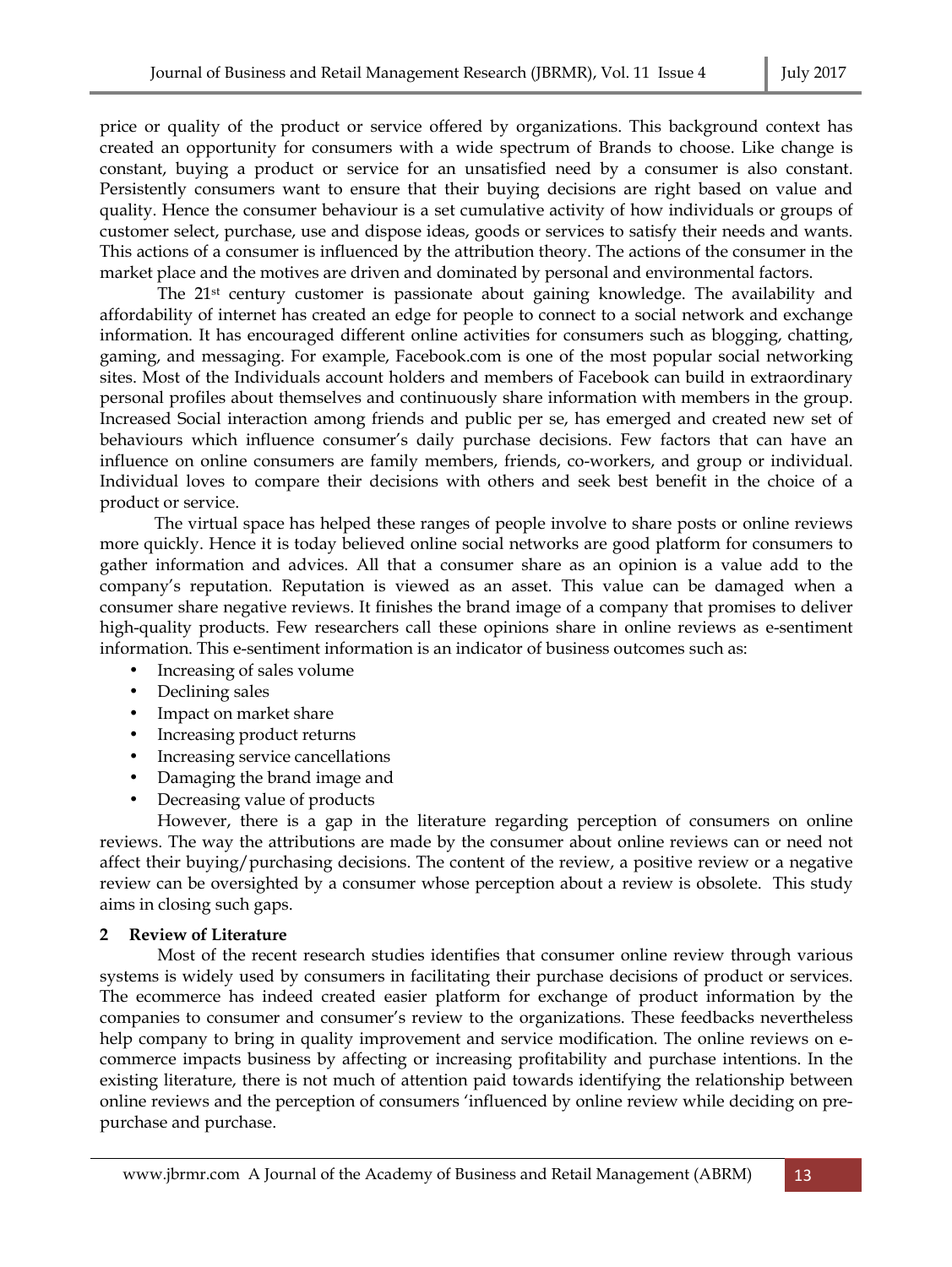A research study by Shih Yung Chou (2012) applies the theory of cognitive dissonance and develops a theoretical framework that analyses the relationships between online reviews and cognitive dissonance. The framework offered by this study may help increase the understanding of online consumer behaviour. The findings of this study reveal a positive impact of online reviews in the purchase decisions of product or service. Resnick et al (2000) identifies the role of e-commerce on global economy. It reveals the way retailers have sought to identify various approaches for improving their performance in the context of online markets. Online review systems are defined as platforms that collect, distribute, and aggregates feedback and comments about participants' past behaviour. Y. Chen and J. Xie (2008), online review and reputational management have received much attention by researchers and practitioners because of their potential impact on purchase decisions. The internet and the growth of social networking has become a major marketing platform for companies and retailers to attract customer attentions and visits to online site and reviews, P. Chatterjee, (2000). P. J. Sher and S. Lee, (2009) in their research paper suggest online review systems have been suggested to be one of the most influential communication channels because online consumers can obtain information related to products and retailers. J. A. Chevalier and D. Mayzlin (2006) states that this characteristic has made online reviews as an important factor that influences sales volume and business growth. Sonnier, G.P., L. McAlister, O.J. Rutz(2011), also observed the influence of positive, negative, and neutral online communications on firm value. The findings report positive impact on stock returns of neutral buzz, but did not find any impact of positive and negative buzz.

 Liu (2006) in a research study collected online posts from the Yahoo Movie message board. The messages/ reviews were coded. The valence of each post as positive, negative, or neutral was analysed. The findings reported impact of online buzz valence on dependent variable, i.e., weekly box office revenue. In comparison, more recent studies reported in a blog analyses that box office ticket sales of movies can be affected by the valence of online buzz information collected from Yahoo Movie and blog posts (Gopinath, Chintagunta, and Venkataraman, 2013).Chen, Stephen (2001) in the research work of assessing the impact of internet on brands claims that easy access to online customer reviews has led some audiences (consumers) to suggest that alternative assurances of product quality and performance. It includes findings such as brands will lose much of their importance in the interactive marketing environment. A research study by Bickart and Schindler (2001), proposes a new way of thinking to marketing strategies. The reasoning suggests that customers will detour marketer influenced signals like brands and instead rely directly on unfiltered e-word-of-mouth from other consumers. The information contained in such online reviews does not originate from the company, it is generally considered to be highly credible and influential. An Online customer reviews can be defined as peer-generated product evaluations posted on company or third party websites Mudambi & Schuff (2010). Mostly it is the retail websites that offer consumers the opportunity to post product reviews with content of information related to quality, price comparisons, service offerings etc. it also promotes cumulative ratings of the product. These form of numerical star ratings (usually ranging from 1 to 5 stars) and open-ended customer-authored comments about the product. The Mudambi & Schuff (2010) research study on online retailers such as Amazon.com highlight the way these sites have enabled consumers to submit product reviews for many years, with other retailers offering this option to consumers more recently. The case paper brings out how other firms choose to buy customer reviews from Amazon.com or other sites and post the reviews on their own electronic storefronts. In this way, the reviews themselves is a way to generate additional revenue stream for Amazon and other online retailers.

 Kumar and Benbasat (2006) identifies the importance of messages or texts of customer reviews available on a website and its relationship in improving customer perception of the usefulness and social presence of the website. There are numerous advantages of the presence of online reviews in a website. It has the potential to attract consumer visits, increase the time spent on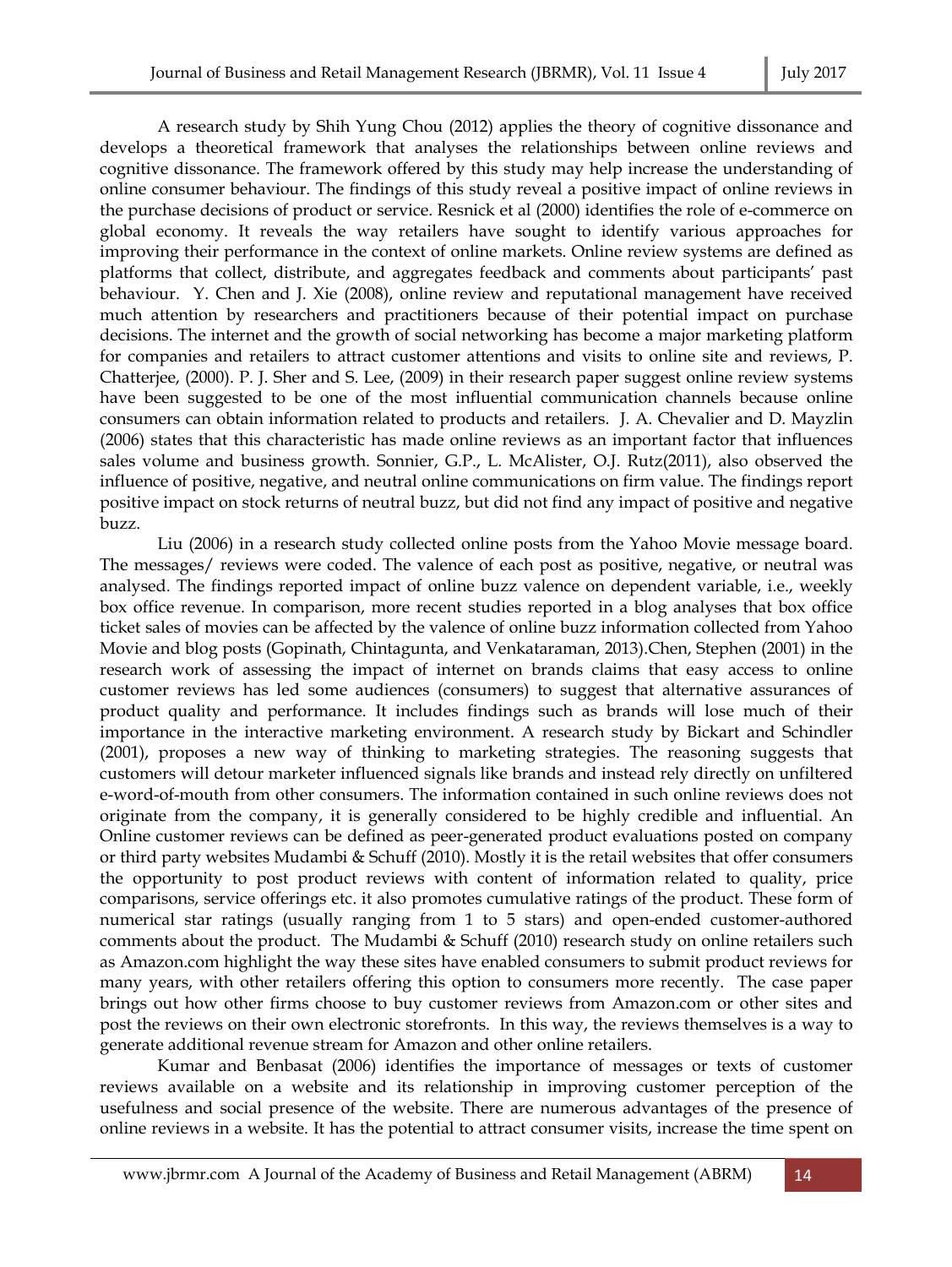the site, and create a sense of community among frequent shoppers, but the focus shifts to the content of the review. It is a mechanism at the pre-stage purchase that the customer reviews lead to the evaluation of the product or service. Are all the reviews in an online reliable? A study by Dabholkar (2006) regarding online retailer's states that there are incentives provided for generating positive online reviews to retailers. Some sites therefore insist on the online content that customers perceive to be valuable, and sites such as e-opinions and Amazon.com post detailed guidelines for writing reviews. This is important as more researchers have claimed that website information positively affects consumers' attitudes toward shopping online (Jiang and Benbasat 2007).It is also observed in some research studies that the driving force of consumers to search online reviews are asymmetric information, lack of available information, increasing awareness, loyalty in the behaviour, product features, deals on product offerings etc. Online reviews can allow consumer perception on shopping sites and products to increase which enhances consumers to make better shopping decisions.

 Few research studies discuss the credibility of online reviews. Most of the reviews are believed to be fake or company/retailers generated. Online reviews information is anonymous. There are lots of evidences in which it is found that information asymmetry is present in the websites and consumer online reviews. This confuses buying decisions of a consumer (Kumar and Benbasat, 2006). Studies highlight that reputation management practice encompasses various strategies that vary in their efficacy, and adherence to legal and ethical norms. These strategies range from outright review fraud (Luca and Zervas, 2015), to incentivizing consumers to leave reviews in exchange for perks, to taking legal action against consumers who leave negative reviews, and to using nondisparagement clauses in sales contracts that stipulate fines if consumers write negative reviews. an Mo, Yan-Fei Li, Peng Fan (2015) in their research work tries to understand the effect of online reviews on consumer purchase behaviour. The sample includes more than 400 Taobao shops' online reviews are collected. With the S-O-R model (Stimulus-Organism-Response Model), the research paper studies the influence on consumer purchase behaviour per online reviews of experience goods from a new perspective of consumer learning. The findings reveal that the positive reviews, describing rating, picture reviews, appended reviews and cumulative reviews influence consumer purchase behaviour. The paper also reflects the reputation behaviour that consumers cannot distinguish which transaction is fake, increasing judging difficulty per the comments. Further consumer learning refers to the process that consumers acquire knowledge and information to improve their buying behaviour constantly during the purchase. Consumers' attitudes are affected by the quantity and ratings of online reviews. When consumers want to purchase a good or service, they are influenced by the positive or negative comments/ online reviews, which in turn changes their buying decision. Better reviews strengthen the impulsive to buy a product.

#### **3. Objective of the study**

- To understand the parameters on which consumers use online reviews to make decisions for buying a product or service.
- To suggest companies to concentrate on certain important variables in managing the online review process.

#### **4. Research** Methodology

 To achieve the research objectives of the present study, a descriptive research design is used with primary data collection methodology through a structured questionnaire with the reliability value of 0.887. The entire universe that access to the online and consumers who read online reviews to their decision making to buy a product is the universe for the study. Considering the reasons of time and cost a sample of 104 is drawn as a sub-set of representative to the entire population through a Non-Probabilistic Sampling Technique and Convenient Sampling is used. The questionnaire was distributed to 200 participants but only 133 responded back. In 29 questionnaires, few columns were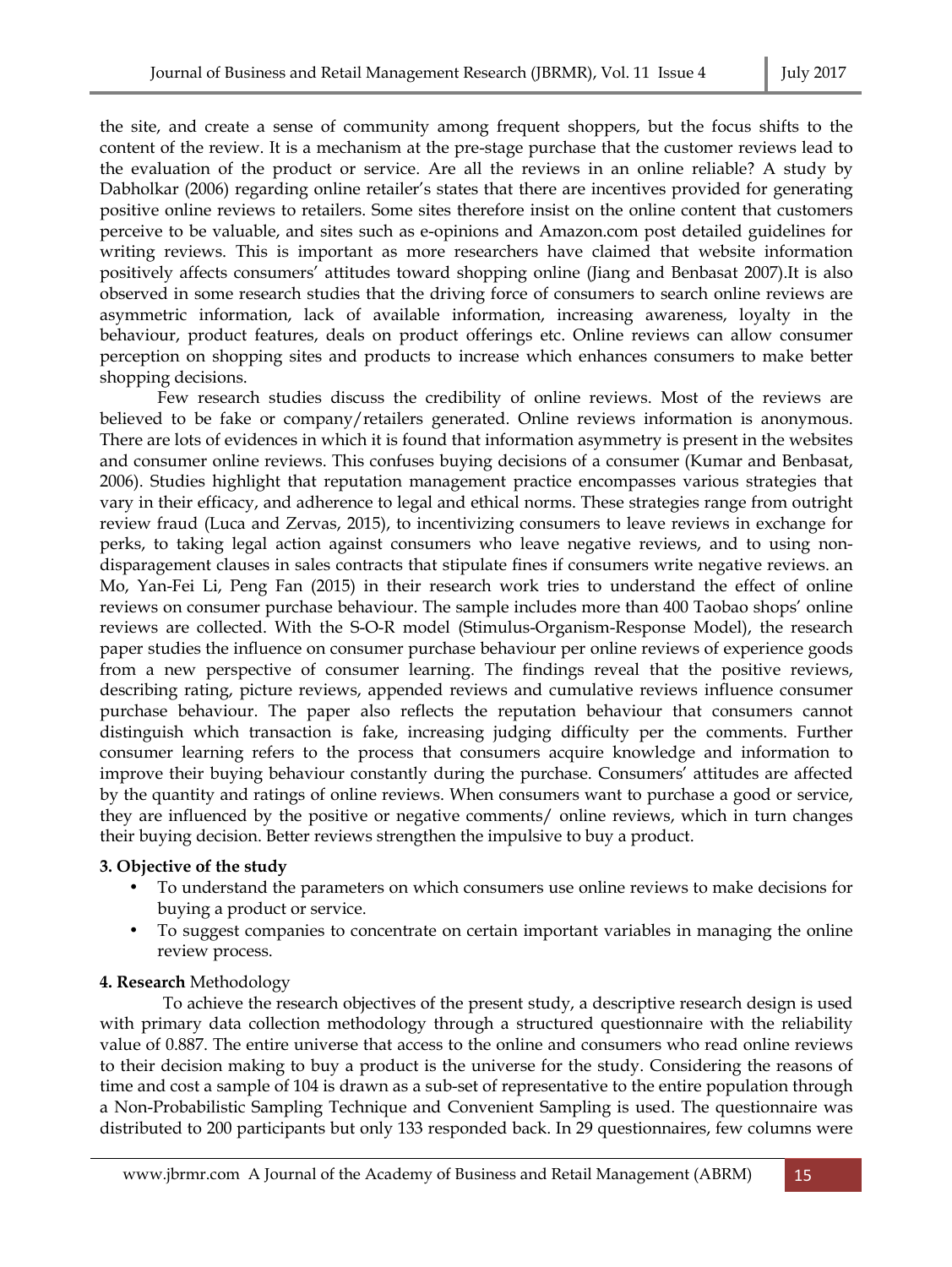found incomplete, so researchers removed it from the sample. The gender demarcation of the participants of this survey is 57 males and 47 females. 59 of them are less than 30 years. 49 of them are post graduates/ professionally qualified. They could have also be part of any online communities such as social networking medium like LinkedIn and Face book. The present sample consumers use online reviews mostly in deciding to buy the following product or service.

- Consumer electronics
- Gadgets
- Mobile apps
- Gaming
- Entertainment music and movie reviews
- Automobile
- **Cosmetics**
- Food / restaurants/cafe
- Hotels
- Mobile phone
- Local Service providers like car dealer/agency/tuition/ health instructors/clinics etc,

## **5. Analysis**, **findings and interpretation**

 The analysis was conducted through mean, one sample t-test, Factor analysis, F-test and correlations.

## **a. Mean Scores**

 To understand the overall opinion of the sample on the parameters of search for online reviews statement wise mean scores are calculated.

#### **Table No: 1 Parameters on which consumers use online reviews to make decisions for buying a product or service**

| <b>Parameters</b>                                         | Mean   | Std. Deviation |
|-----------------------------------------------------------|--------|----------------|
| Ensure quality                                            | 3.3365 | 1.25110        |
| Information on product usage                              | 3.4231 | 1.24395        |
| Understand utilitarian or cost benefit analysis from peer | 3.4712 | 1.29942        |
| consumers                                                 |        |                |
| Gather more information on similar products               | 3.0769 | 1.46607        |
| Understand the best deal                                  | 3.3942 | 1.25735        |
| Purchase a new product consumer not familiar              | 3.0673 | 1.39531        |
| Verify similar experience                                 | 3.1923 | 1.28529        |
| Price/ Value of detail in the review                      | 3.4423 | 1.22931        |
| Sales service availability                                | 3.5288 | 1.14872        |
| Prevent the decision of wrong buy                         | 3.1827 | 1.33485        |
| Engage in sites for learning from reviews                 | 3.2308 | 1.26361        |
| Brand reputation among reviewers                          | 3.3846 | 1.23310        |
| Explore the logistic service                              | 3.5096 | 1.23064        |
| Viewing the real pictures of the product or service       | 3.1731 | 1.32520        |
| Cumulative reviews posted by consumers                    | 3.5962 | 1.38311        |
| Replacements and warranty or guarantees                   | 3.4038 | 1.31842        |

 It can be understood from the mean score for cumulative reviews posted online by reviewers is 3.59, which shows that majority of the consumers use cumulative reviews from the online reviews

www.jbrmr.com A Journal of the Academy of Business and Retail Management (ABRM) 16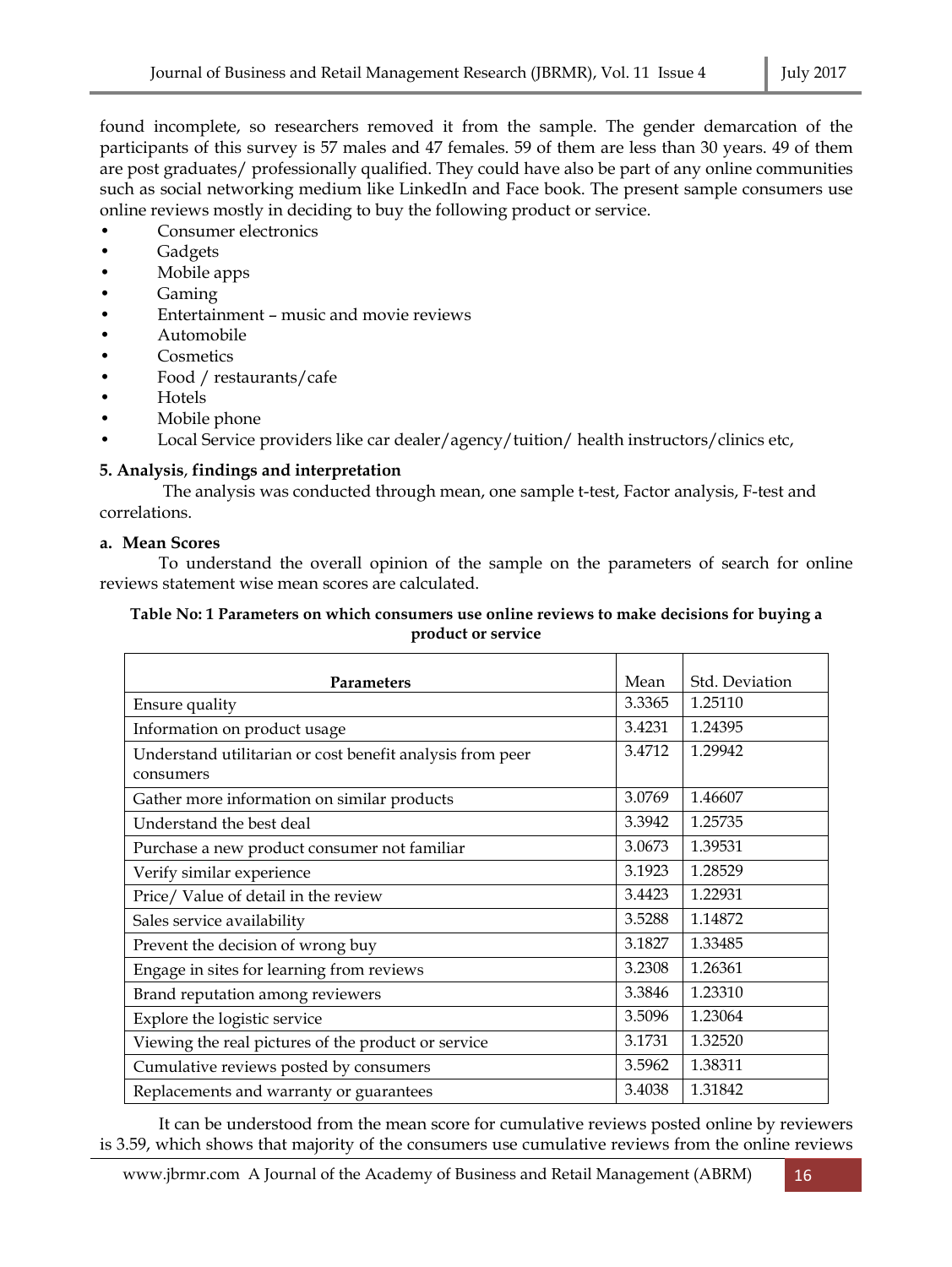they visit to buy product or service. Other parameters on which consumers view online reviews are information (3.42), cost benefit of the product (3.44), information relevant to deals or discounts (3.39), explore logistic service information related to delivery /availability of the product (3.5) and product information on warranty or guarantee (3.4) details. It should be observed that for all the variables the scores are almost more than 3.00 in the mean value. This shows consumers at least rare cases use online reviews to decide on purchase. Following perceptions on variables such as Purchase a new product consumer not familiar (3.06), Gather more information on similar products (3.07) and prevent a wrong buy (3.18) brings out evidences that rarely or seldom consumers use online reviews to search such information.

# **b. One sample T-Test**

 One sample T test is attempted to understand whether most of the parameters on which the sample consumers use online reviews to make decisions for buying a product or service are same as those used by the overall population.

**H1:** Consumers use certain parameters of online reviews content on which consumer make buying decisions of a product or service

| One-Sample Test  |       |     |         |            |                 |       |                           |
|------------------|-------|-----|---------|------------|-----------------|-------|---------------------------|
|                  |       |     |         |            |                 |       |                           |
|                  |       |     |         |            | 95% Confidence  |       |                           |
|                  |       |     | Sig.    |            | Interval of the |       |                           |
|                  |       |     | $(2 -$  | Mean       | Difference      |       | Inference                 |
|                  | t     | df  | tailed) | Difference | Lower           | Upper |                           |
| Ensure quality   | 2.743 | 103 | .007    | .33654     | .0932           | .5798 | <b>Highly Significant</b> |
| Information on   | 3.468 | 103 | .001    | .42308     | .1812           | .6650 |                           |
| product usage    |       |     |         |            |                 |       | <b>Highly Significant</b> |
| Understand cost  | 3.698 | 103 | .000    | .47115     | .2184           | .7239 |                           |
| benefit analysis |       |     |         |            |                 |       |                           |
| from peer        |       |     |         |            |                 |       |                           |
| consumers        |       |     |         |            |                 |       | <b>Highly Significant</b> |
| Gather more      | .535  | 103 | .594    | .07692     | $-.2082$        | .3620 |                           |
| information      |       |     |         |            |                 |       | Not Significant           |
| Understand the   | 3.197 | 103 | .002    | .39423     | .1497           | .6388 |                           |
| best deal        |       |     |         |            |                 |       | <b>Highly Significant</b> |
| Purchase a new   | .492  | 103 | .624    | .06731     | $-.2040$        | .3387 |                           |
| product          |       |     |         |            |                 |       |                           |
| consumer not     |       |     |         |            |                 |       |                           |
| familiar         |       |     |         |            |                 |       | Not Significant           |
| Verify similar   | 1.526 | 103 | .130    | .19231     | $-.0576$        | .4423 |                           |
| experience       |       |     |         |            |                 |       | Not Significant           |
| Price/Value of   | 3.669 | 103 | .000    | .44231     | .2032           | .6814 |                           |
| detail in the    |       |     |         |            |                 |       |                           |
| review           |       |     |         |            |                 |       | <b>Highly Significant</b> |
| Sales service    | 4.695 | 103 | .000    | .52885     | .3054           | .7522 |                           |
| availability     |       |     |         |            |                 |       | <b>Highly Significant</b> |
| Prevent the      | 1.396 | 103 | .166    | .18269     | $-.0769$        | .4423 |                           |
| decision of      |       |     |         |            |                 |       |                           |
| wrong buy        |       |     |         |            |                 |       | Not Significant           |

**Table no: 2 One sample T-test for parameters on which consumers use online reviews to make decisions for buying a product or service**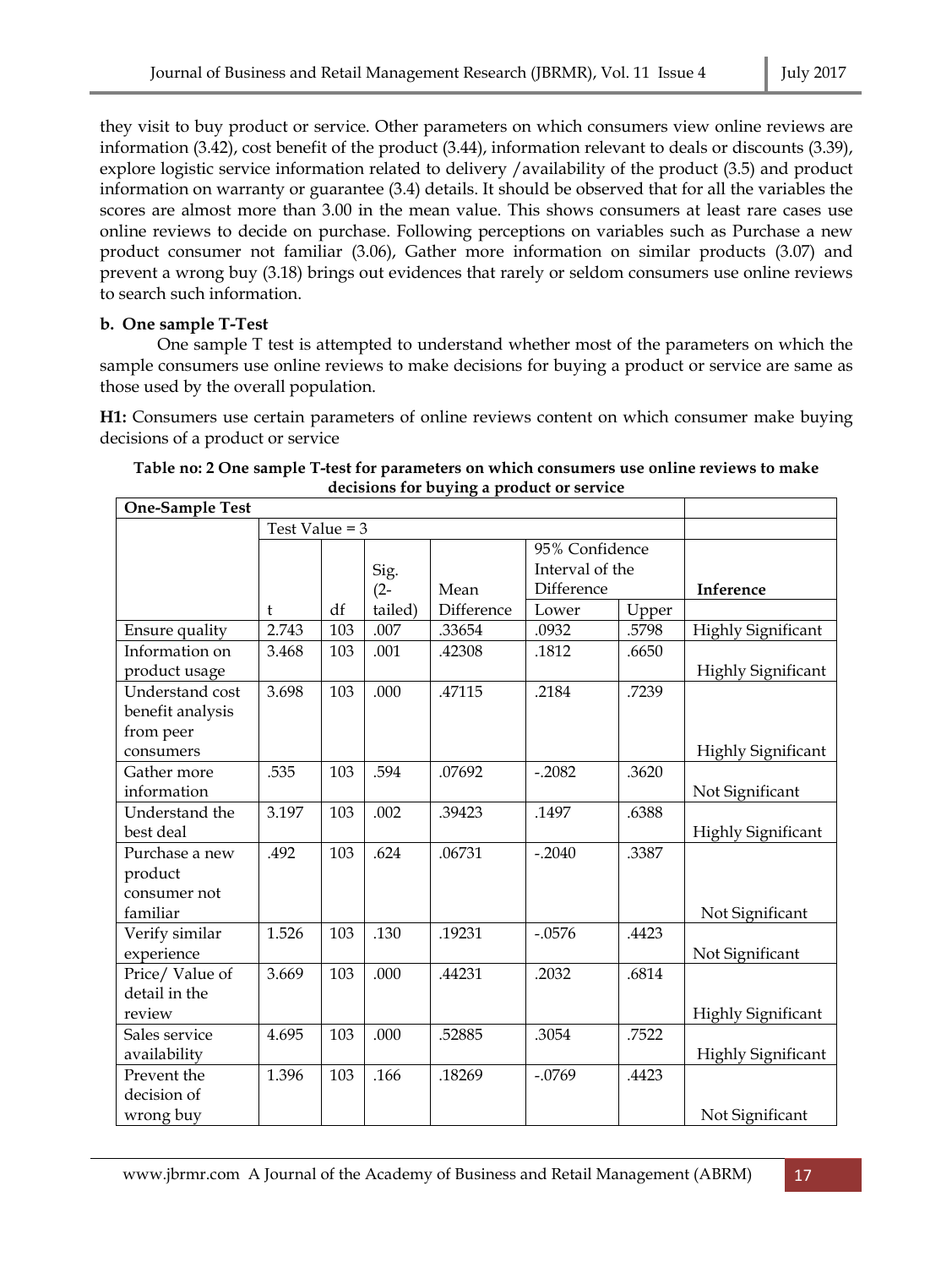| Engage in sites   | 1.862 | 103 | .065 | .23077 | $-.0150$ | .4765 |                           |
|-------------------|-------|-----|------|--------|----------|-------|---------------------------|
| for learning from |       |     |      |        |          |       |                           |
| reviews           |       |     |      |        |          |       | Significant               |
| Brand reputation  | 3.181 | 103 | .002 | .38462 | .1448    | .6244 |                           |
|                   |       |     |      |        |          |       | <b>Highly Significant</b> |
| among reviewers   |       |     |      |        |          |       |                           |
| Explore the       | 4.223 | 103 | .000 | .50962 | .2703    | .7489 | Highly                    |
| logistic service  |       |     |      |        |          |       | Significant               |
| Viewing the real  | 1.332 | 103 | .186 | .17308 | $-.0846$ | .4308 |                           |
| pictures of the   |       |     |      |        |          |       |                           |
| product or        |       |     |      |        |          |       |                           |
| service           |       |     |      |        |          |       | Not Significant           |
| Cumulative        | 4.396 | 103 | .000 | .59615 | .3272    | .8651 |                           |
| reviews posted    |       |     |      |        |          |       |                           |
| by consumers      |       |     |      |        |          |       | <b>Highly Significant</b> |
| Replacements      | 3.124 | 103 | .002 | .40385 | .1474    | .6602 |                           |
| and warranty or   |       |     |      |        |          |       |                           |
| guarantees        |       |     |      |        |          |       | <b>Highly Significant</b> |

 The overall population mean and the sample mean perceives same on the following parameters used by consumers reading online reviews- gather more information on deciding to buy between similar products or services, purchase a new product consumer not familiar, verify similar experience, prevent the decision of wrong buy, engage in sites or online communities as part of admiration or learning from reviews, explore the logistic service and viewing the real pictures of the product or service. Hence for the above parameters the null hypothesis is accepted. For the following parameters on which consumers view online reviews such as understanding quality of the product, product usage information , cost benefit of the product , information relevant to deals or discounts , and product information on warranty or guarantee or replacement details, brand reputation among reviewers, sales service availability the p<0.05, null hypothesis rejected which shows that consumers tend to perceive differently on these dimensions while using online reviews for deciding to buy any product or service.

## c. **Factor Analysis**

 Factor analysis is a technique attempted to reduce the number of variables into new set factors based on the relationships in the correlation matrix.

## **Table 3: Adequacy of data for Factor analysis-parameters on which consumers use online reviews to make decisions for buying a product or service**

## **KMO and Bartlett's Test**

| Kaiser-Meyer-Olkin Measure of Sampling Adequacy. | .831              |      |         |  |  |  |  |
|--------------------------------------------------|-------------------|------|---------|--|--|--|--|
| Bartlett's Test of Sphericity                    | Approx.<br>Square | Chi- | 714.364 |  |  |  |  |
|                                                  | df                |      |         |  |  |  |  |
|                                                  | Sig.              |      | .000    |  |  |  |  |

The Table 3 above states that KMO Value is  $> 0.50$ , and Bartlett's Test of Sphericity –  $p<0.05$ which proves sampling adequacy and the data can be used for conducting factor analysis.

| <b>Table 4: Communalities</b> |       |      |  |  |  |  |
|-------------------------------|-------|------|--|--|--|--|
| Initial<br>Extraction         |       |      |  |  |  |  |
| Ensure quality                | 1.000 | .674 |  |  |  |  |
| Information on product usage  | 1.000 | 802  |  |  |  |  |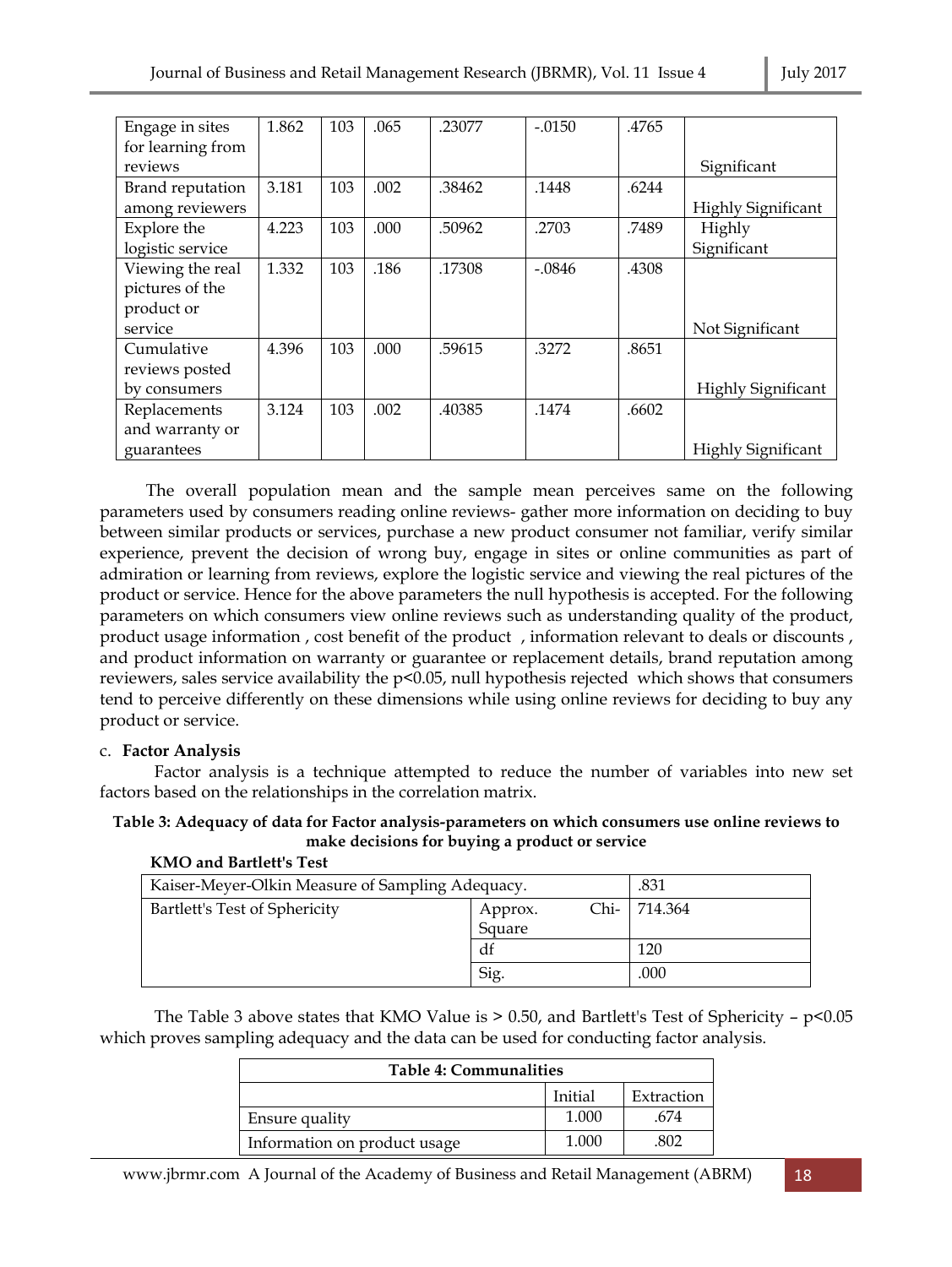|                                                  |       | .702 |  |  |  |  |
|--------------------------------------------------|-------|------|--|--|--|--|
| Understand utilitarian or cost benefit           | 1.000 |      |  |  |  |  |
| analysis from peer consumers                     |       |      |  |  |  |  |
| Gather more information on deciding to           | 1.000 | .693 |  |  |  |  |
| buy between similar products or                  |       |      |  |  |  |  |
| services                                         |       |      |  |  |  |  |
| Understand the best deal                         | 1.000 | .642 |  |  |  |  |
| Purchase a new product consumer not              | 1.000 | .653 |  |  |  |  |
| familiar.                                        |       |      |  |  |  |  |
| Verify similar experience                        | 1.000 | .577 |  |  |  |  |
| Price/ Value of detail in the review             | 1.000 | .720 |  |  |  |  |
| Sales service availability                       | 1.000 | .521 |  |  |  |  |
| Prevent the decision of wrong buy                | 1.000 | .581 |  |  |  |  |
| Engage in sites for learning from                | 1.000 | .584 |  |  |  |  |
| reviews                                          |       |      |  |  |  |  |
| Brand reputation among reviewers                 | 1.000 | .580 |  |  |  |  |
| Explore the logistic service                     | 1.000 | .504 |  |  |  |  |
| Viewing the real pictures of the product         | 1.000 | .649 |  |  |  |  |
| or service                                       |       |      |  |  |  |  |
| reviews<br>Cumulative<br>posted<br>by            | 1.000 | .734 |  |  |  |  |
| consumers                                        |       |      |  |  |  |  |
| and<br>Replacements<br>warranty<br><sub>or</sub> | 1.000 | .753 |  |  |  |  |
| guarantees                                       |       |      |  |  |  |  |
| Extraction Method: Principal Component Analysis. |       |      |  |  |  |  |

The communalities mentioned in table 4 shows the strength of the variable to the construct developed on parameters on which consumers use online reviews to make decisions for buying a product or service.

| Component | Initial Eigenvalues |               |              |       | <b>Extraction Sums of Squared Loadings</b> |              |
|-----------|---------------------|---------------|--------------|-------|--------------------------------------------|--------------|
|           | Total               | % of Variance | Cumulative % | Total | % of Variance                              | Cumulative % |
| 1         | 6.031               | 37.695        | 37.695       | 6.031 | 37.695                                     | 37.695       |
| 2         | 1.806               | 11.287        | 48.982       | 1.806 | 11.287                                     | 48.982       |
| 3         | 1.423               | 8.891         | 57.873       | 1.423 | 8.891                                      | 57.873       |
| 4         | 1.009               | 6.307         | 64.180       | 1.009 | 6.307                                      | 64.180       |
| 5         | .910                | 5.689         | 69.869       |       |                                            |              |
| 6         | .728                | 4.551         | 74.420       |       |                                            |              |
| 7         | .700                | 4.374         | 78.793       |       |                                            |              |
| 8         | .602                | 3.764         | 82.557       |       |                                            |              |
| 9         | .553                | 3.459         | 86.017       |       |                                            |              |
| 10        | .461                | 2.883         | 88.899       |       |                                            |              |
| 11        | .380                | 2.372         | 91.271       |       |                                            |              |
| 12        | .358                | 2.238         | 93.510       |       |                                            |              |
| 13        | .350                | 2.186         | 95.696       |       |                                            |              |
| 14        | .272                | 1.700         | 97.396       |       |                                            |              |
| 15        | .214                | 1.336         | 98.732       |       |                                            |              |
| 16        | .203                | 1.268         | 100.000      |       |                                            |              |

Extraction Method: Principal Component Analysis.

 The total variance explained through factor analysis (principal component analysis) is 64%, which explains that the construct measure the objectives designed and delineated by the variables.

www.jbrmr.com A Journal of the Academy of Business and Retail Management (ABRM) 19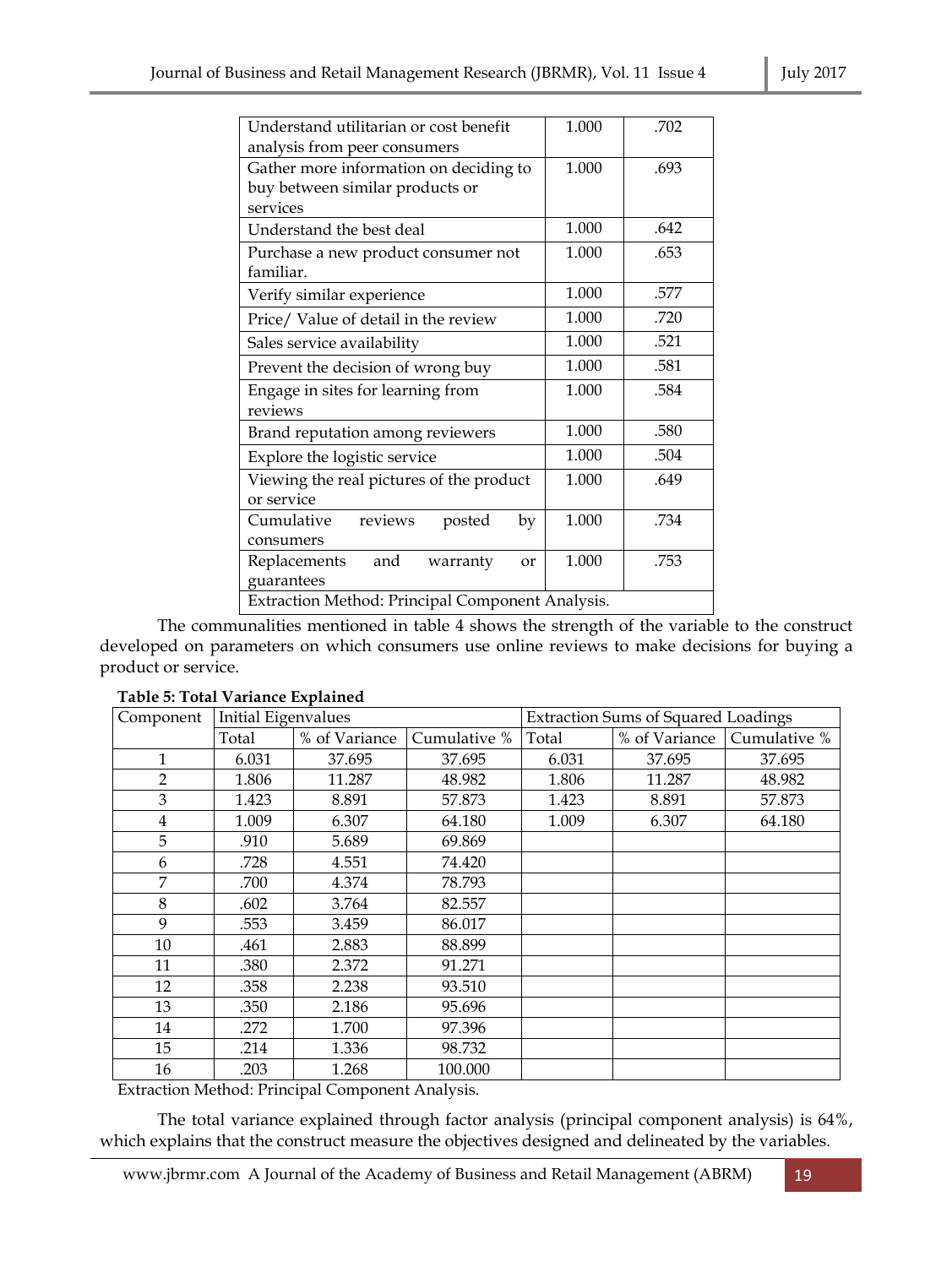|                                                            | Component    |               |      |                |
|------------------------------------------------------------|--------------|---------------|------|----------------|
|                                                            | $\mathbf{1}$ | $\mathcal{P}$ | 3    | $\overline{4}$ |
| Ensure quality of the product or service                   |              | .724          |      |                |
| Information on product usage                               |              | .807          |      |                |
| Understand utilitarian or cost benefit analysis from peer  |              | .720          |      |                |
| consumers                                                  |              |               |      |                |
| Gather more information on deciding to buy between         |              |               |      | .703           |
| similar products or services                               |              |               |      |                |
| Understand the best deal available or reward               |              | .670          |      |                |
| points/discounts                                           |              |               |      |                |
| Purchase a new product from a brand with which             |              |               |      | .693           |
| consumer not familiar.                                     |              |               |      |                |
| Verify similar experience in the product or service usage  |              |               | .705 |                |
| Price/ Value or Amount of detail in the review             |              |               | .836 |                |
| Understand after sales service availability                |              |               | .568 |                |
| Check online review as part to prevent the decision of     |              |               | .583 |                |
| wrong buy                                                  |              |               |      |                |
| Engage in sites or online communities as part of           |              |               |      | .515           |
| admiration or learning from reviews                        |              |               |      |                |
| Understand the brand reputation among reviewers            | .645         |               |      |                |
| Explore the logistic service in terms of delivery of the   |              |               |      | .516           |
| product etc.,                                              |              |               |      |                |
| Viewing the real pictures of the product or service to     |              |               |      |                |
| capture the quality, color etc., as posted by consumers in | .765         |               |      |                |
| the content                                                |              |               |      |                |
| Identify and analyze the cumulative reviews posted by      | .845         |               |      |                |
| consumers                                                  |              |               |      |                |
| Read comments on Replacements and warranty or              | .814         |               |      |                |
| guarantees are honored                                     |              |               |      |                |

## **Table 6: Rotated Component Matrix**

Extraction Method: Principal Component Analysis.

Rotation Method: Varimax with Kaiser Normalization.

a. Rotation converged in 6 iterations.

# **There are four factors that emerged from the research study.**

## *Factor 1- Rating and Reality check*

 The factor 1 is named as 'Rating and Reality check' because consumers look forward for real product details, cumulative ratings and understand about the brand. They are the real picture and hence named as reality check.

# *Factor 2- WIIFM principle*

 This factor is named as what is in for me and the Acronym is WIIFM principle. This explains the expectations of the consumer on the online content such as product benefit, deals etc. *Factor 3- Syndrome 'Beware'* 

 The general attitude of consumer is not doing a wrong buy and Verify similar experience in the product or service usage. Most of the variables grouped under the category relate to cautious syndrome of the consumer before deciding to buy a product or service.

# *Factor 4- Inquisitive orientation*

 As a consumer, most of them are interested to gain information of product and service. This learning helps them to understand features of new products or gain comparative analysis of products.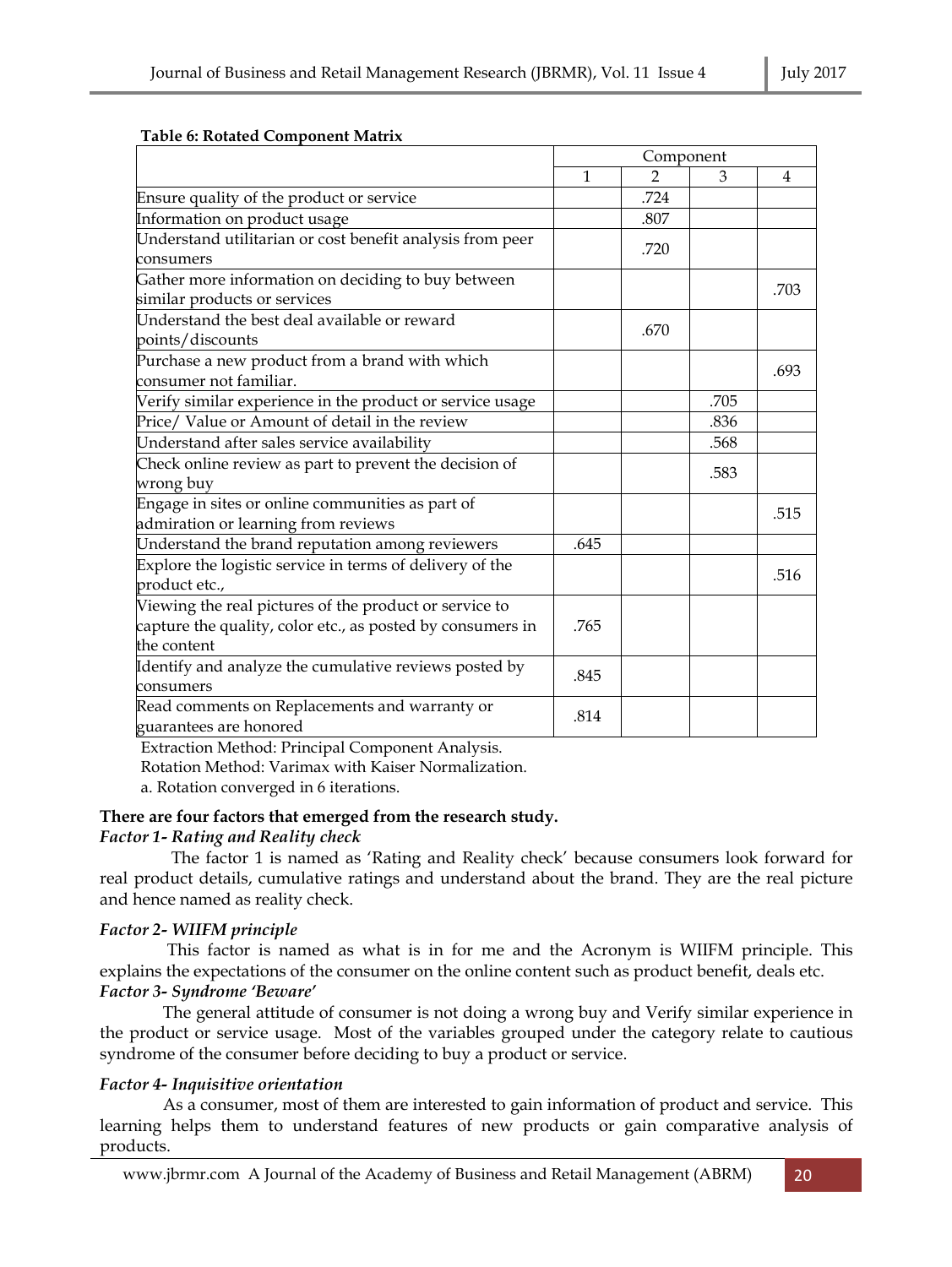# **d. One way ANOVA**

 A F-test has been performed to understand the significant gender wise differences on the factors**,** which consumers use online reviews to make decisions for buying a product or service is given in the table below.

|                            |                          | Sum of<br>Squares | Mean<br>Square | $\mathbf{F}$ | Sig. | Inference                     |
|----------------------------|--------------------------|-------------------|----------------|--------------|------|-------------------------------|
| Rating and                 | <b>Between</b><br>Groups | 72.907            | 72.907         | 3.975        | .049 | Highly significant difference |
| Reality check              | Within<br>Groups         | 1870.622          | 18.339         |              |      |                               |
| WIIFM<br>principle         | Between<br>Groups        | 7.207             | 7.207          | .452         | .503 | No significant difference     |
|                            | Within<br>Groups         | 1627.168          | 15.953         |              |      |                               |
| Syndrome<br>'Beware'       | <b>Between</b><br>Groups | .003              | .003           | .000         | .989 | No significant difference     |
|                            | Within<br>Groups         | 1453.536          | 14.250         |              |      |                               |
| Inquisitive<br>orientation | <b>Between</b><br>Groups | 51.501            | 51.501         | 3.395        | .068 | No significant difference     |
|                            | Within<br>Groups         | 1547.115          | 15.168         |              |      |                               |

**Table 7: One way ANOVA** 

It can be observed that man and women think differently on Rating and Reality check. Whereas in the remaining three factors there is no effect of gender.

# **D. Correlations**

 To understand the relationship between stimulus and response, an attempt has been made to conduct Pearson's correlation (Table 8).

## **Table 8: Relationship between parameters on which consumers use online reviews for buying a product or service with the response for deciding to buy**

|                   |                 | Parameters of Online  | Decision to |
|-------------------|-----------------|-----------------------|-------------|
|                   |                 | <b>Review Content</b> | buy         |
| Parameters of     | Pearson         | 1                     | .138        |
| Online Review     | Correlation     |                       |             |
| Content           | Sig. (2-tailed) |                       | .003        |
|                   | N               | 104                   | 104         |
| Decision to buy   | Pearson         | .138                  | 1           |
|                   | Correlation     |                       |             |
|                   | Sig. (2-tailed) | .003                  |             |
|                   | N               | 104                   | 104         |
| @ 5% level of Sig |                 |                       |             |

# **Interpretation**

 From the table above it can be observed that at 5% level of significance there is significant positive relationship between parameters on which consumers use online reviews for buying a product or service with the response for deciding to buy. The correlation value is 0.138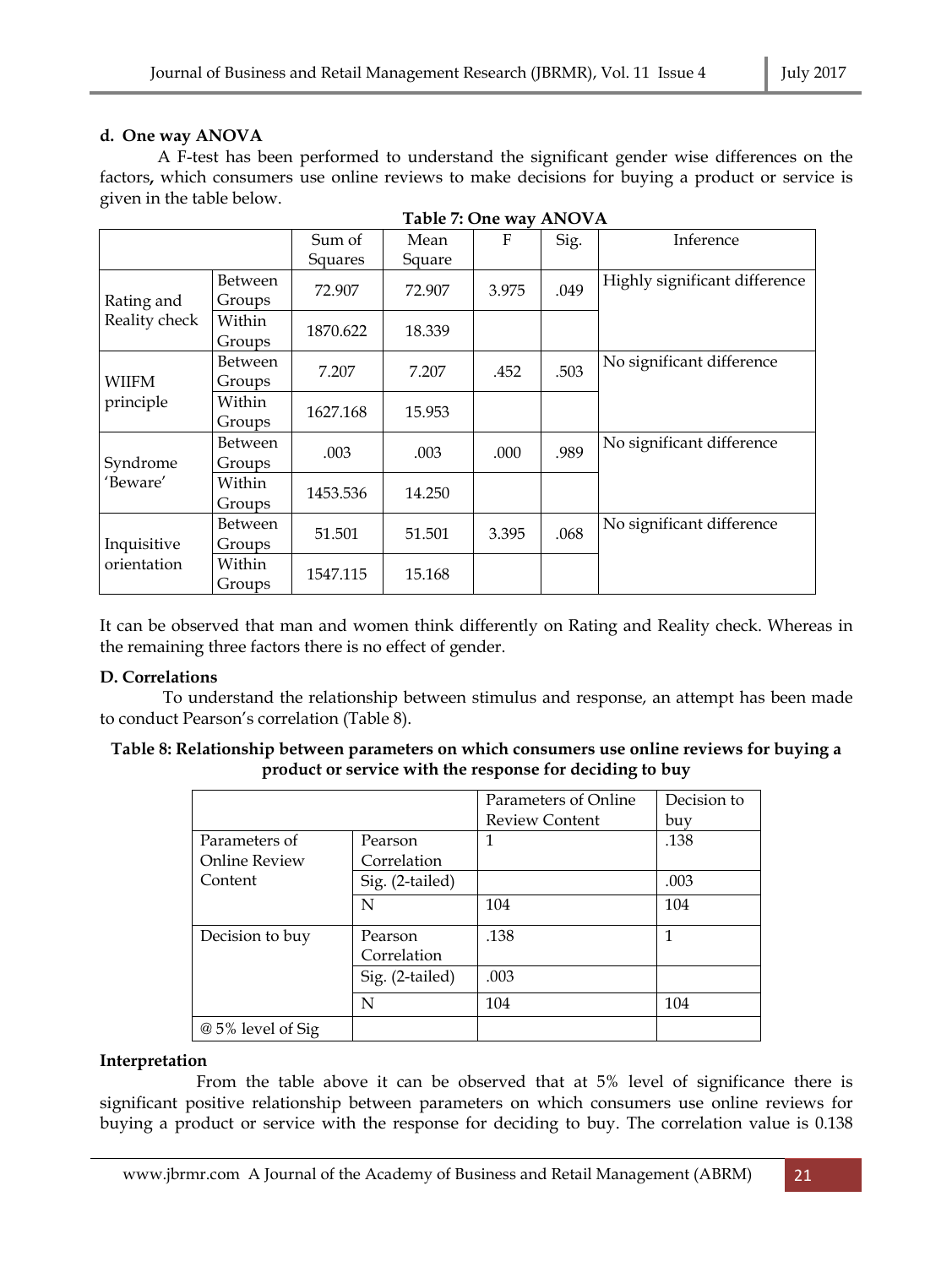which shows there is no strong relationship. This confirms that the online review content affects the buying decision to some extent.

## **6. Conclusion and managerial implications**

 The study revealed by mean score that that majority of the consumers use cumulative reviews from the online reviews they visit to buy product or service. More the number of similarity in content they believe in it. Other parameters on which consumers view online reviews are information, cost benefit of the product, information relevant to deals or discounts, explore logistic service information related to delivery /availability of the product and product information on warranty or guarantee details.

 The one sample t-test identified that consumers view online reviews such as understanding quality of the product, product usage information, cost benefit of the product, information relevant to deals or discounts, and product information on warranty or guarantee or replacement details, Brand reputation among reviewers, Sales service availability for deciding to buy.

Factor analysis conducted to reduce the parameters on which consumers use online reviews to make decisions for buying a product or service revealed four factors that organizations must considered in managing online reviews. They are Rating and Reality check, WIIFM principle, Syndrome 'Beware' and Inquisitive orientation. In addition, for the category of on which most of the online reviews are commonly used to buy product or service, it was found that for mobile apps, to gain information related to automobiles and restaurants.

 Management responses to online reviews are becoming an increasingly important reputation management strategy. Most previous studies involving online word-of-mouth have found a positive relationship between and sales. However, the present study intended to understand the online generated reviews. On examining the research framework following are the implications that organizations must consider while managing the online reviews-

- Making detailed information about products available and easily accessible.
- Establishing brand communities and early adopter clubs. Members of these clubs can buy products with incentives before launch to spark the feedback process. This is because positive experiences or negative experiences shared in the portal have revealed relationship for decision to buy a product.
- To add further companies can use positive feedback as seeds and negative feedback to modify their products before launch.
- Online copies of terms and conditions can be made available in the company website or the retailers, as most of them had revealed that they search information in online reviews for the same.
- Demo videos for defending negative ratings can be a technique to manage reviews, hospitality industry uses it as virtual tour.
- As inquisitive learner's consumers read reviews. So, online reviews must be monitored to value add details to product. Companies most demonstrate their reactiveness to receive feedback and reply for queries.
- A wrong buy is always avoided by a consumer. This evidence from the study indicates that any e-com/ m-com must be supported by a human interface such as customer service executives etc.

# **7. Limitations**

 The present study is based on the perception of the consumers on online reviews and hence the opinion of the respondents cannot be extrapolated. Time is a constraint and the primary data is collected from tool that is not validated with convenient sample methodology. The findings and conclusions are indicative framework.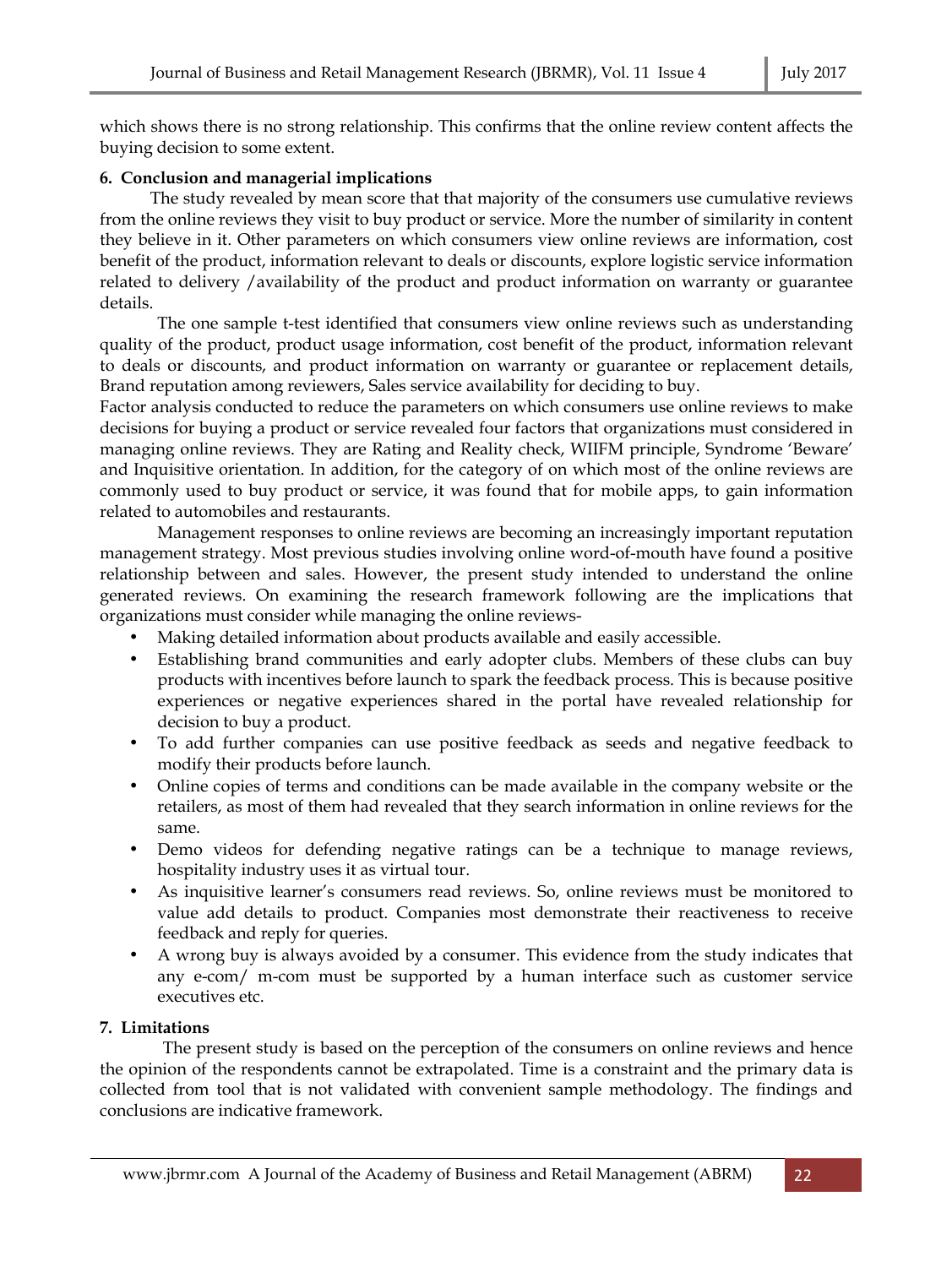## **8. Future scope of study**

 The present study can be extended to understand the impact of reviews in creating stronger or weaker brands. Researchers can explore variables such as constructive feedback and repurchase as part of buying decisions based on online review management.

# **References**

- Arndt, J. (1967) Role of product-related conversations in the diffusion of a new product. Journal of Marketing Research 4, 291–5.
- Bickart, Barbara and Robert M. Schindler (2001), "Internet Forums as Influential Sources of Consumer Information," Journal of Interactive Marketing, 15(3), 31-40.
- Chen, Stephen (2001), "Assessing the Impact of the Internet on Brands," Journal of Brand Management, 8(4-5), 288-295
- Cheung Christy M.K., Lei Zhu, Timothy Kwong, Gloria W.W. Chan, MoezLimayem, (2003) Online Consumer Behavior: A Review and Agenda for Future Research, 16th Bled eCommerce Conference eTransformation.
- Chris Forman and Anindya Ghose, Batia (2008). Examining the Relationship Between Reviews and Sales: The Role of Reviewer Identity Disclosure in Electronic Markets, Information Systems Research, Vol. 19, No. 3, pp. 291–313.
- Dabholkar, P. 2006. "Factors Influencing Consumer Choice of a 'Rating Web Site': An Experimental Investigation of an Online Interactive Decision Aid," Journal of Marketing Theory and Practice (14:4), pp. 259-273.
- Gopinath, S., P.K. Chintagunta, S. Venkataraman. 2013. Blogs, advertising and local-market movie boxoffice performance, Management Science (Articles in Advance) 1-20.
- Hansen, T. (2005). Perspectives on Consumer Decision Making: an Integrated Approach. Journal of Consumer Behaviour, 4(6), 420–437.
- J. A. Chevalier and D. Mayzlin (2006). "The effect of word of mouth on sales: Online book reviews", Journal of Marketing Research, vol. 43, no. 3, pp. 345-354.
- Jiang, Z., and Benbasat, I. 2007. "Investigating the Influence of the Functional Mechanisms of Online Product Presentations," Information Systems Research (18:4), pp. 221-244.
- Kumar, N., and Benbasat, I. 2006. "The Influence of Recommendations on Consumer Reviews on Evaluations of Websites," Information Systems Research (17:4), pp. 425-439.
- Liu, Y. 2006. Word-of-mouth for movies: Its dynamics and impact on box office revenue. Journal of Marketing 70(3) 74-89.
- Luca, Michael, Georgios Zervas. 2015. Fake it till you make it: Reputation, competition, and yelp review fraud. Management Science, Forthcoming.
- Mudambi&Schuff (2010). Consumer Reviews on Amazon.com, MIS Quarterly Vol. 34 No. 1, pp. 185- 2000.
- N. Hu, L. Liu, and J. Zhang (2008). "Do online reviews affect product sales? The role of reviewer characteristics and temporal effects", Information Technology & Management, vol. 9, no. 3, pp. 201-214.
- Nga N. Ho-Dac, Stephen J. Carson, and William L. Moore (2013). The effects of positive and negative online customer reviews: do brand strength and category maturity matter? Journal of Marketing, American Marketing Association, preprint version.
- P. Chatterjee, (2000). "Online reviews: Do consumers use them?", Advances in Consumer Research, vol. 28, no. 1, pp. 129-133
- P. J. Sher and S. Lee, (2009). "Consumer skepticism and online reviews: An elaboration likelihood model perspective", Social Behavior and Personality, vol. 37, no. 1, pp. 137-144.
- P. Resnick, R. Zeckhauser, E. Friedman, K. Kuwabara (2000). "Reputation systems" Communications of the ACM, vol. 43, no. 12, pp. 45-48.